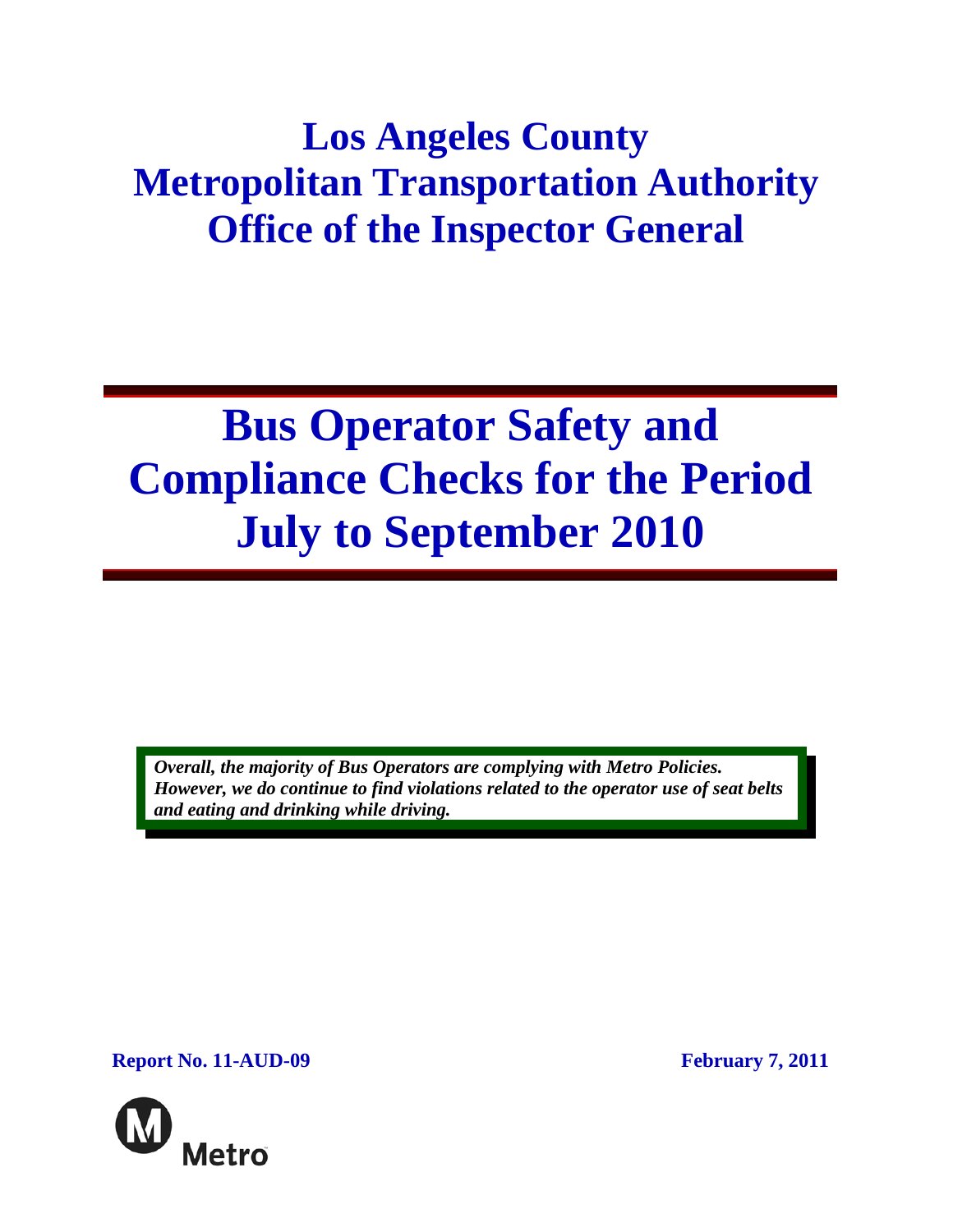## TABLE OF CONTENTS

|                  |                    | <b>Page</b>             |
|------------------|--------------------|-------------------------|
|                  |                    | 1                       |
|                  |                    | $\overline{2}$          |
|                  |                    | $\overline{2}$          |
|                  |                    | $\overline{2}$          |
| 1.               |                    | $\overline{\mathbf{3}}$ |
| $\overline{2}$ . |                    | $\overline{\mathbf{4}}$ |
| 3.               |                    | $\overline{\mathbf{4}}$ |
| 4.               |                    | 5                       |
|                  |                    | 5                       |
|                  |                    | 6                       |
|                  | <b>ATTACHMENTS</b> |                         |
| A.               |                    | 7                       |
| <b>B.</b>        |                    | 8                       |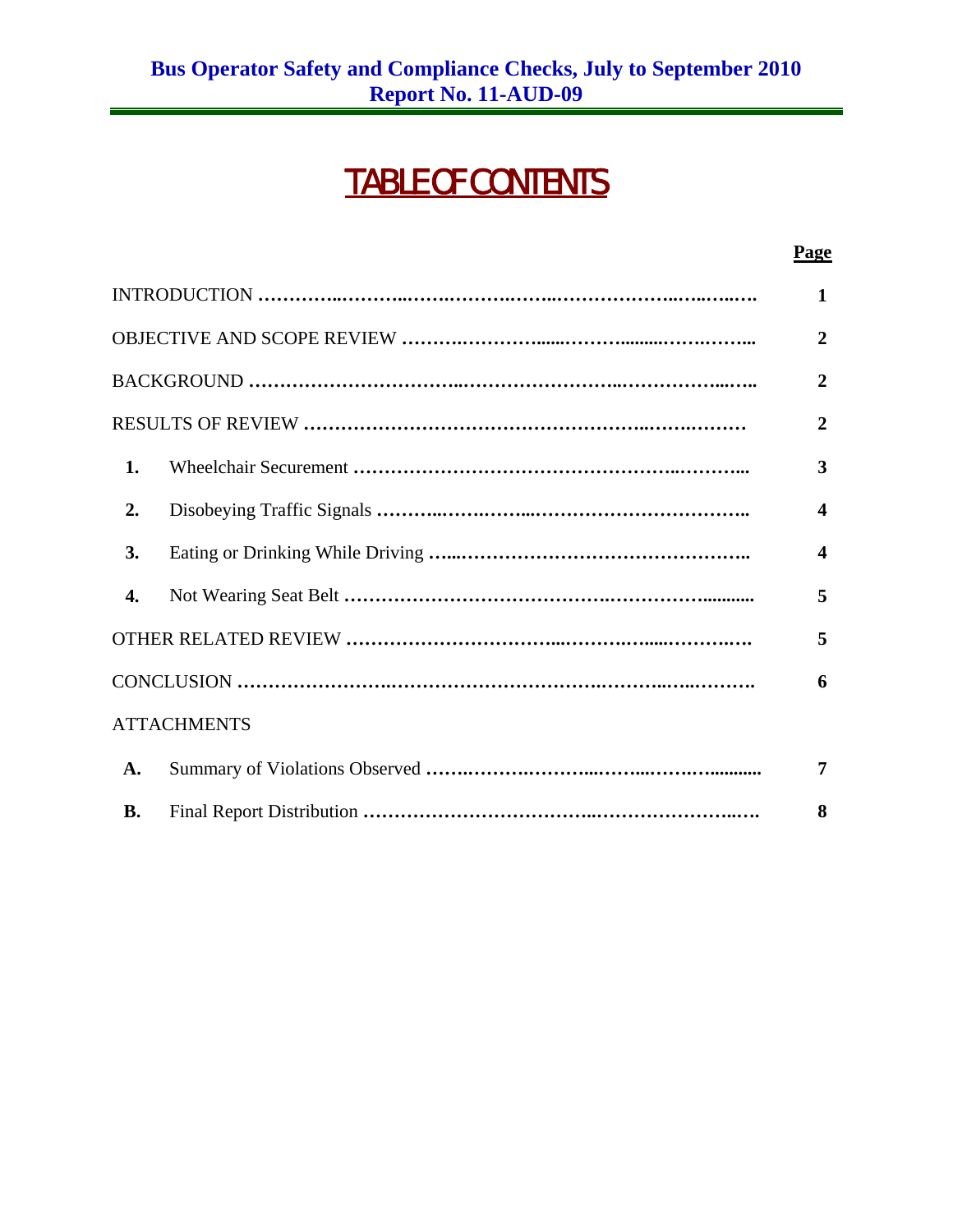

Los Angeles, CA 90017

**DATE:** February 7, 2011

**TO:** Board of Directors Chief Executive Officer

retomi **FROM:** Jack Shigetomi Deputy Inspector General – Audit

**SUBJECT: Bus Operator Safety and Compliance Checks for the Period July to September 2010, Report No. 11-AUD-09**

## **INTRODUCTION**

The Office of the Inspector General (OIG) has implemented an undercover "ride along" program to monitor bus operations, as part of our mandate to uncover fraud, waste, and abuse, as well as, to assist Metro in improving the efficiency and effectiveness of operations. This program is intended to supplement any action that Metro might undertake to monitor and confirm bus operator compliance with safety and customer service policies, such as the prohibition on use of cell phones while driving, calling out stops if the automated system is not in use, and various American with Disability Act (ADA) compliance matters. The OIG Audit and Investigation Units jointly performed this review. This report summarizes our observations of bus operations during July through September 2010.

During this reporting period, the OIG observers began issuing written notifications<sup>1</sup> to bus operators who commit significant violations.<sup>2</sup> These violations include the use of cell phones, not wearing a seat belt, and not following ADA policies. The immediate notification of the violations observed provides information to operators and management in a timely manner which is in accordance with the union contract and gives management the ability to take further action, if deemed necessary.

This review focused on Metro bus lines that had the highest number of customer complaints. We have issued three previous quarterly bus operation reports, and each of these prior reviews had a different focus. One report<sup>3</sup> focused on Metro bus lines with the greatest

<sup>&</sup>lt;sup>1</sup> The OIG modified the TOS Initial Report Forms by crossing out "TOS" and adding "OIG" on the forms. One copy of the form is given to the operator and a copy is sent to the applicable division manager. 2 The selection of significant violations was coordinated with Senior Operations Management.

<sup>&</sup>lt;sup>3</sup> Bus Operator Safety and Compliance Checks, October to December 2009 (Report No. 10-AUD-07, issued February 24, 2010)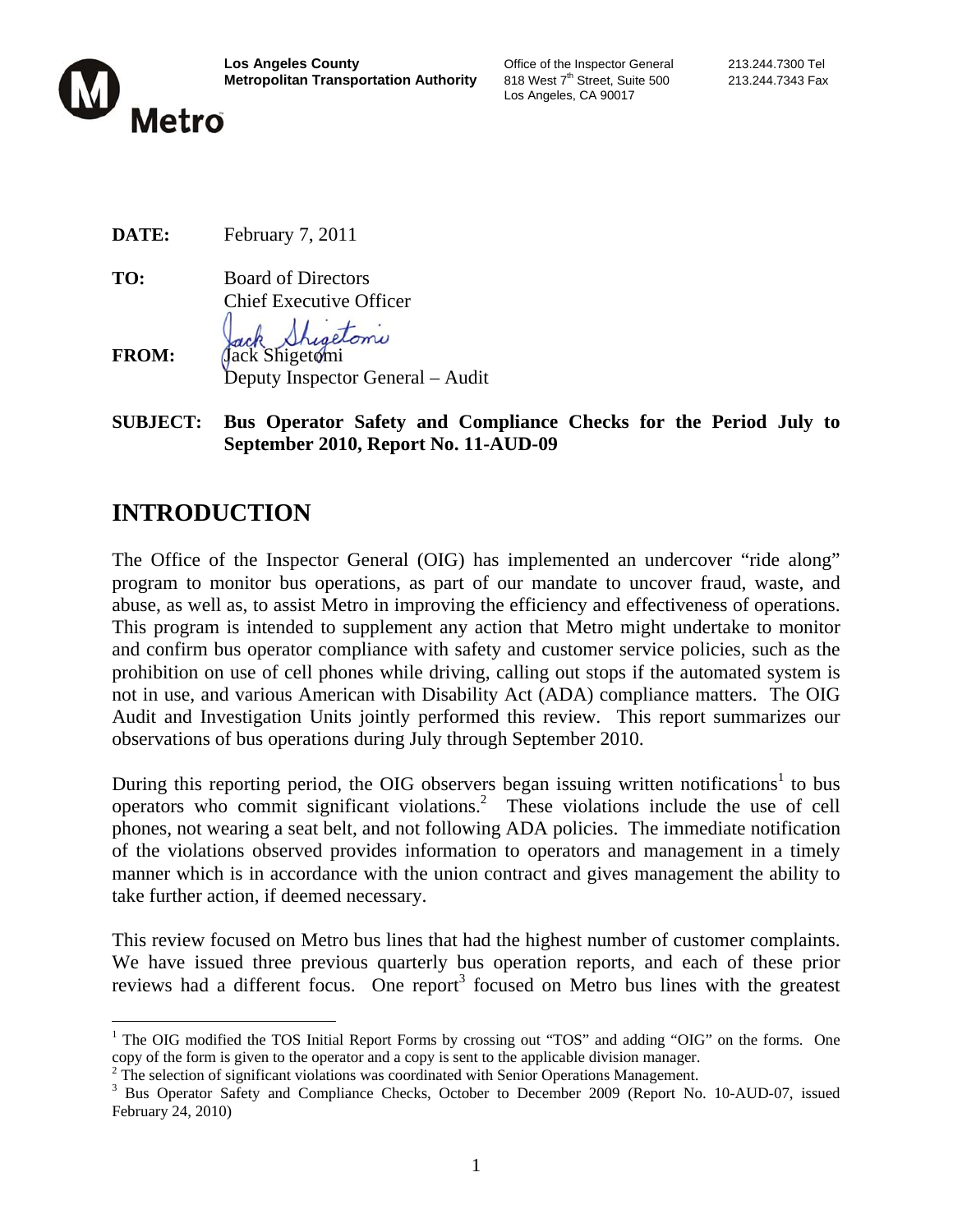number of customer complaints, another report<sup>4</sup> focused on Metro bus operators who had received the most complaints, and the third report<sup>5</sup> covered observations of contracted bus lines that had the most complaints.

## **OBJECTIVE AND SCOPE OF REVIEW**

The objective of our review was to determine whether bus operators were complying with safety and customer service policies as well as various ADA compliance laws and regulations.

We obtained a report<sup>6</sup> showing customer complaints by bus line for the period of July 1, 2009 through April 30, 2010. Based on this report, we selected 7 lines that had the most ADA related complaints for observation. We completed a total of 98 observations during this period. During the observations, we used a checklist to evaluate operator performance.

The audit portion of this review followed Government Auditing Standards. However, Government Auditing Standards were not always followed in other portions of the review, because of the nature of the observations, which included inspections conducted by OIG investigations staff.

## **BACKGROUND**

The Operator's Rulebook and Standard Operating Procedures (SOP) contains policies and procedures governing Metro bus operations. The rules and SOPs in the manual are based on the principles of safety and customer service, and the premise that every individual who boards a bus deserves a high standard of care and deserves to be treated with respect and dignity. The manual covers areas such as vehicle operations, operator's code of conduct, customer relations, and fares.

### **RESULTS OF REVIEW**

Our safety and compliance checks showed that the majority of bus operators complied with Metro policies and rules. We found that during 88 (90%) of 98 observations, there were no violations noted. However, violations were noted in 10 (10%) of the observations. There

<sup>&</sup>lt;sup>4</sup> Bus Operator Safety and Compliance Checks, January to March 2010 (Report No. 11-AUD-02, issued August 20, 2010).

<sup>&</sup>lt;sup>5</sup> Bus Operator Safety and Compliance Checks, April to June 2010 (Report No. 11-AUD-06, issued October 29, 2010).

 $6$  Report was prepared by the Metro Customer Relations Department.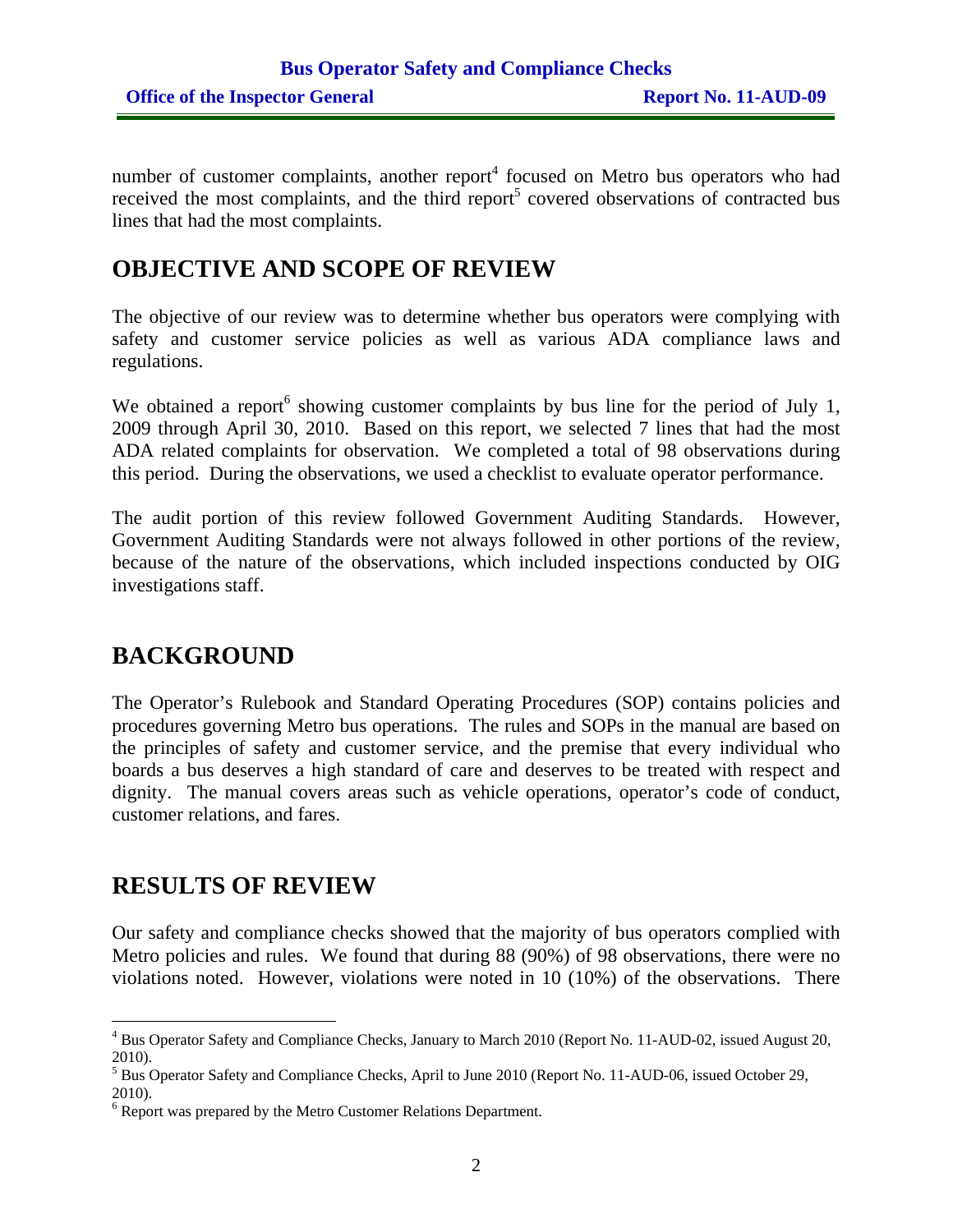## **Bus Operator Safety and Compliance Checks Office of the Inspector General Report No. 11-AUD-09**

were a total of 13 violations; some observations had more than one violation. Observers issued 9 written notifications of violations; some notifications contained more than one violation.



#### **Chart 1 – Breakdown of Violations**

We found that the percentage of observations with violations has declined since the inception of our "Ride Along Program" in October 2009. For example, the number of violations observed has declined from 20% in the  $2<sup>nd</sup>$  quarter of FY 2010 to 10% in the 1<sup>st</sup> quarter of FY 2011.

#### **1. Wheelchair Securement**

During the safety and compliance checks, we observed the following instances concerning wheelchair patrons:

- One bus operator did not offer to secure a patron in a wheelchair. Section 7.110 of the Operator's Rulebook and Standard Operating Procedures states: "It is the responsibility of the Operator to ask whether the customer is secure, both on the lift and in the securement area. Operators are required to ask every boarding customer who uses a wheelchair whether they need assistance in reaching the securement area or using the securement devices. At minimum, this offer of assistance must include the words; "Do you need help….?"
- Two patrons in wheelchairs were secured.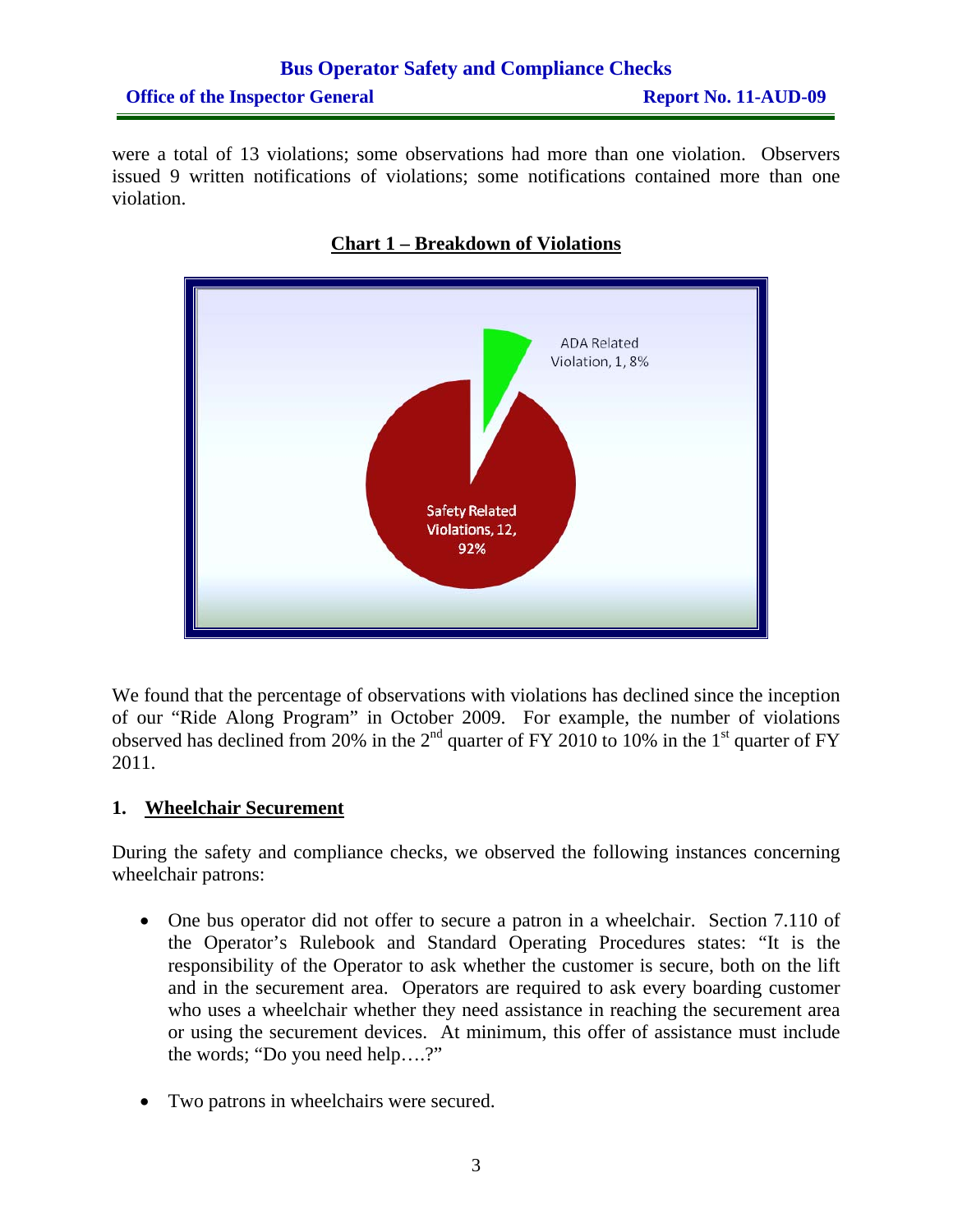• Eleven wheelchair patrons declined to have their wheelchair secured. In all 11 instances, the operators called Bus Operation Control (BOC) as required by the Operator's Rulebook and Standard Operating Procedures.



**Chart 2 - Observations Related to Wheelchair Securement**

#### **2. Disobeying Traffic Signals**

We observed one bus operator who ran a red light (i.e., entered intersection against red light). We provided the operator and division management with a written notification concerning this instance. The Division Transportation Manager informed us that he gave the operator a warning and counseling. Section 3.118 of the Operator's Rulebook states: "When approaching an intersection, operators must be operating under control so that a safe stop can be made before entering the crosswalk, passing the limit line, or entering the intersection, should the signal change to red."

#### **3. Eating or Drinking While Driving**

On two different occasions, we observed an operator who was eating and drinking while operating the bus. This operator had a bag by his seat and periodically took food items and drinks out of the bag to consume, while the bus was in motion. We provided the operator and division management with written notifications concerning these two instances. The division manager advised us that this operator received a two day suspension. Section 4.14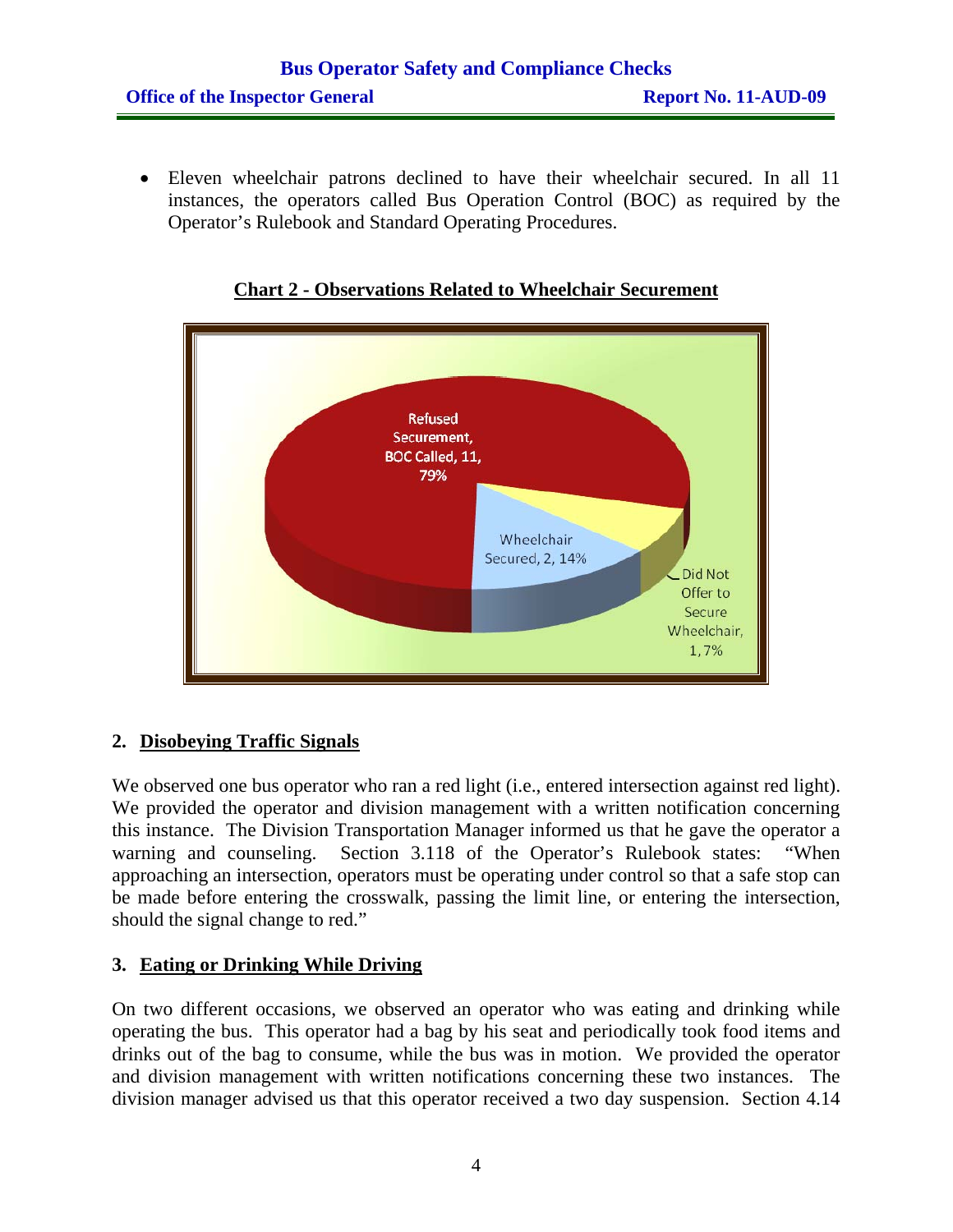### **Bus Operator Safety and Compliance Checks Office of the Inspector General Report No. 11-AUD-09**

of the Operator's Rulebook States: "Operators must not consume food and/or beverages at any time while operating any Metro vehicle or while riding as a passenger, whether vehicle is in or out of service."

#### **4. Not Wearing Seat Belt**

During 9 observations, we observed that bus operators were not wearing a seat belt. In two instances, the same operator was observed not wearing a seat belt. We provided the operator and division management with written notifications concerning these instances. Subsequently, four Division Transportation Managers advised us that they counseled six operators on the rule violation and posted the matter on their records. Another operator who had two seat belt violations received a two day suspension. Using seat belts helps prevent serious injury to the operator in event of an accident or sudden stop. Section 2.39 of the Operator's Rulebook states: "The use of seatbelts and shoulder belts (if equipped) is mandatory when operating any Metro vehicle…"

## **OTHER RELATED REVIEW**

Metro hired a consultant<sup>7</sup> to conduct bus operator performance assessments which cover the observation of operator behavior, including passenger relations, ADA procedures, and safety. The consultant reported the trend of 10 operator performance areas for the period May to October 2010. The bus operator evaluation results of the consultant and OIG showed improvements in some areas. For example:

- The consultant reported that operator cell phone usage declined from 4.4% in June 2010 to 0.9% in October 2010. For the period July to September, the OIG did not observe any cell phone usage by operators. In two prior reviews, the OIG observed three operators using cell phones while operating their bus.
- The consultant reported that operators running red lights declined from 3.8% in June 2010 to 0.9% in October 2010. For the period July to September, the OIG observed one operator who ran a red light. In two prior reviews, the OIG observed nine incidents where operators drove unsafely or did not obey traffic laws.
- The consultant reported that operator use of seat belts increased from 91.2% in June 2010 to 97.3% in October 2010. For the period July to September, the OIG observed nine incidents where operators did not use seat belts, as required by Metro policies.

 $<sup>7</sup>$  Metro has a contract with consultant to perform bus operator assessments from September to November 2009.</sup> Metro also has a second contract with the contractor to perform assessments from December 1, 2009 to November 30, 2010.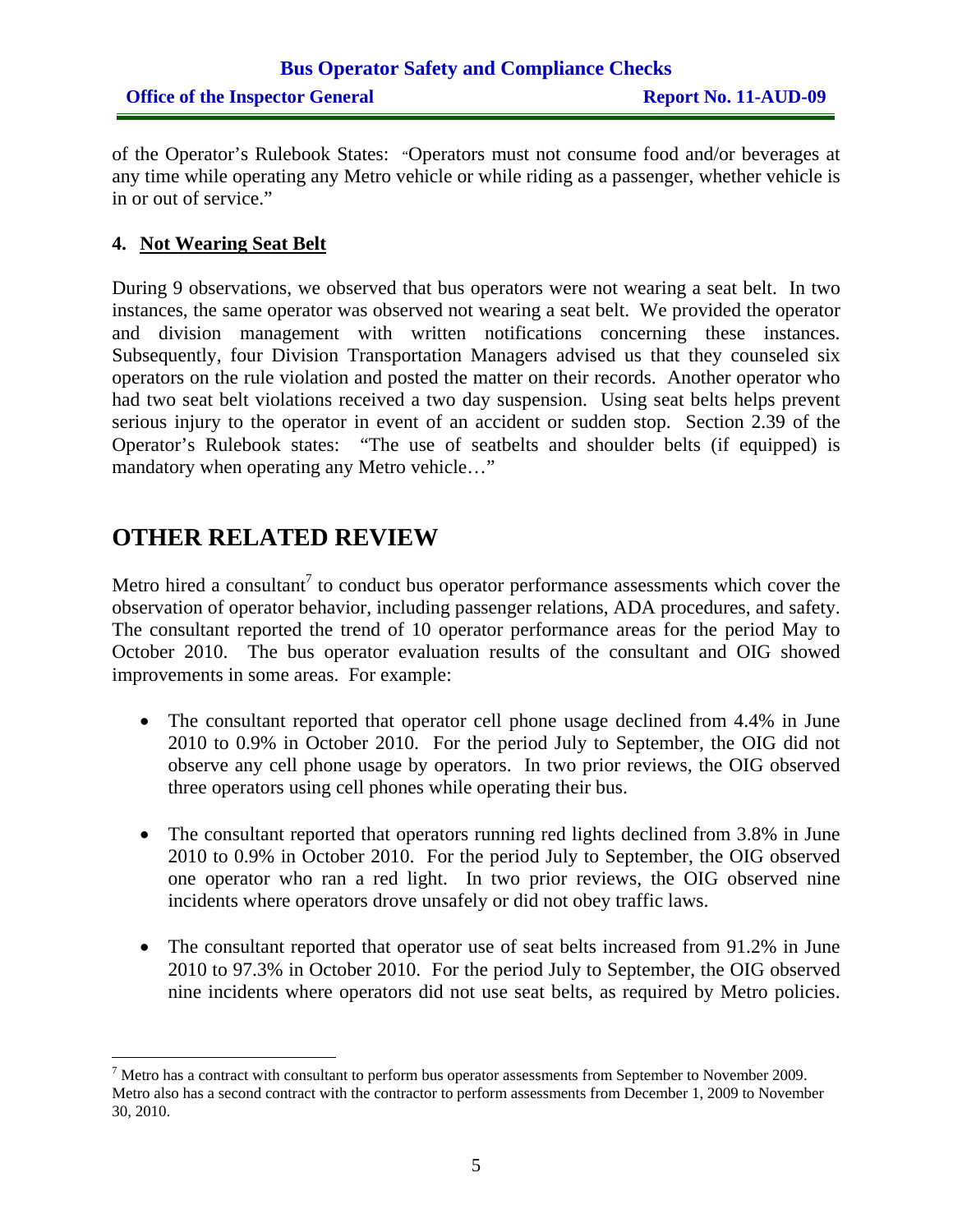In a prior review, the OIG observed 14 incidents where operators did not use seat belts.

## **CONCLUSION**

We found that most operators performed their duties in accordance with Metro policies and rules. However, we found rule violations in approximately 10% of the observations made. Based on the results of our review, Operations management needs to continue to emphasize compliance with rules related to:

- wheelchair securement,
- wearing seat belts, and
- not eating or drinking while driving.

On January 4, 2011, we provided Metro management with a draft report for their review. Management did not have any comments to this report. On February 3, 2011, we discussed this report with the Chief Executive Officer, Chief Operations Officer, and Interim Executive Director, Transportation. Metro management stated that the OIG reviews were beneficial and operations managers will continue to emphasis compliance with the operator rules.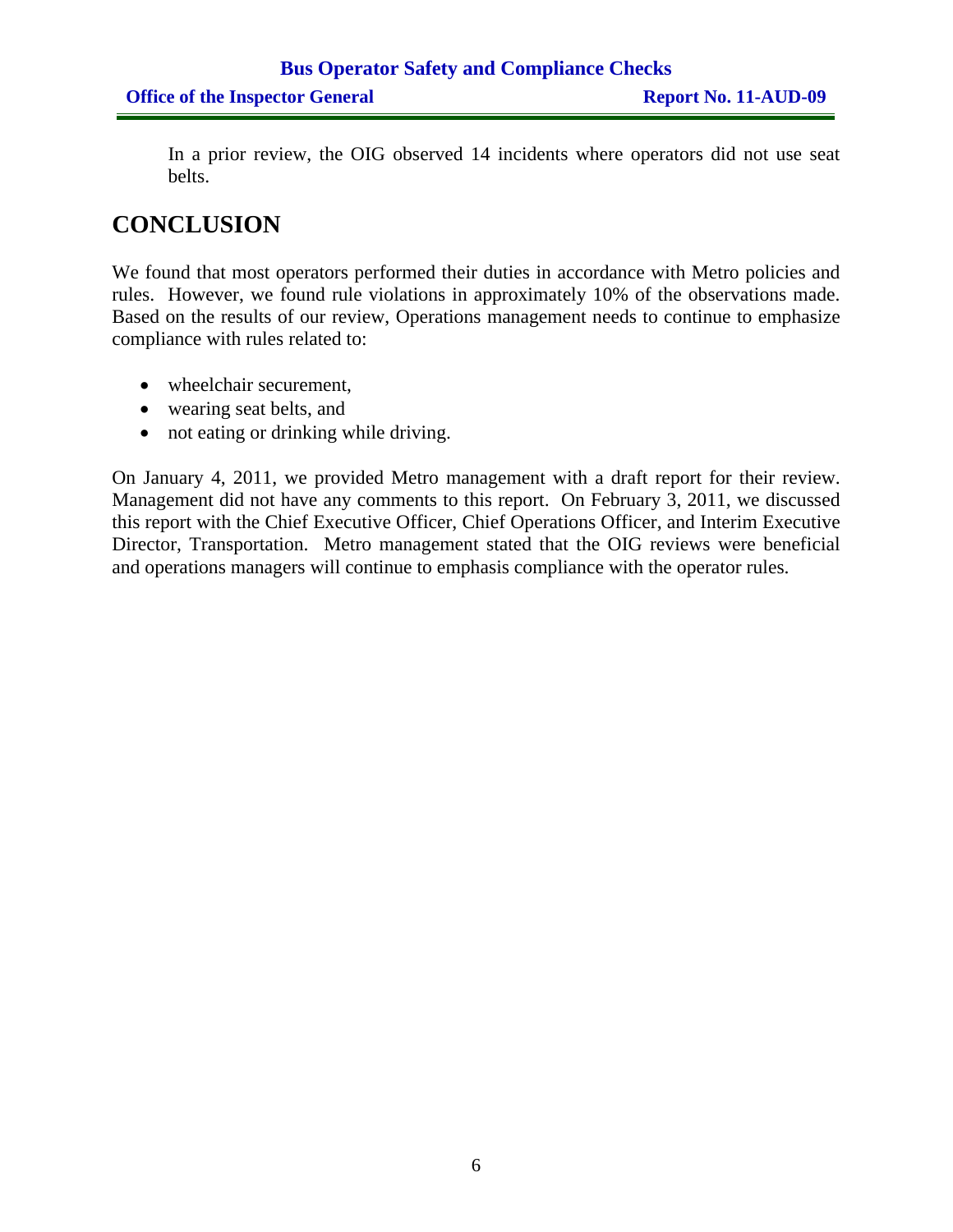## **Summary of Violations Observed**

The OIG made 98<sup>8</sup> observations during the period July to September 2010, and found 13 rule violations.

| <b>Observation Areas</b>                                     | <b>Instances</b><br><b>Observed</b> |
|--------------------------------------------------------------|-------------------------------------|
| <b>ADA Related Areas</b>                                     |                                     |
| Operator did not ask to secure wheelchair patron             |                                     |
| Wheel chair patron denied boarding, BOC not called           |                                     |
| Wheel chair patron passed-up                                 |                                     |
| Stops not announced when AVA not in use                      |                                     |
| Patron appeared to have special needs, no assistance offered |                                     |
|                                                              |                                     |
| <b>Operator Safety Areas</b>                                 |                                     |
| Using personal cell phone while driving bus                  |                                     |
| Driving unsafely                                             |                                     |
| Eating or drinking while driving                             | $\mathcal{D}_{\mathcal{L}}$         |
| Not wearing seat belt                                        | Q                                   |
| Not obeying Traffic Laws                                     |                                     |
|                                                              |                                     |
| <b>TOTAL</b>                                                 |                                     |

<sup>&</sup>lt;sup>8</sup> During the prior quarter (April to June 2010), we made 130 observations. Fewer observations were conducted in the current quarter because of staff reductions.